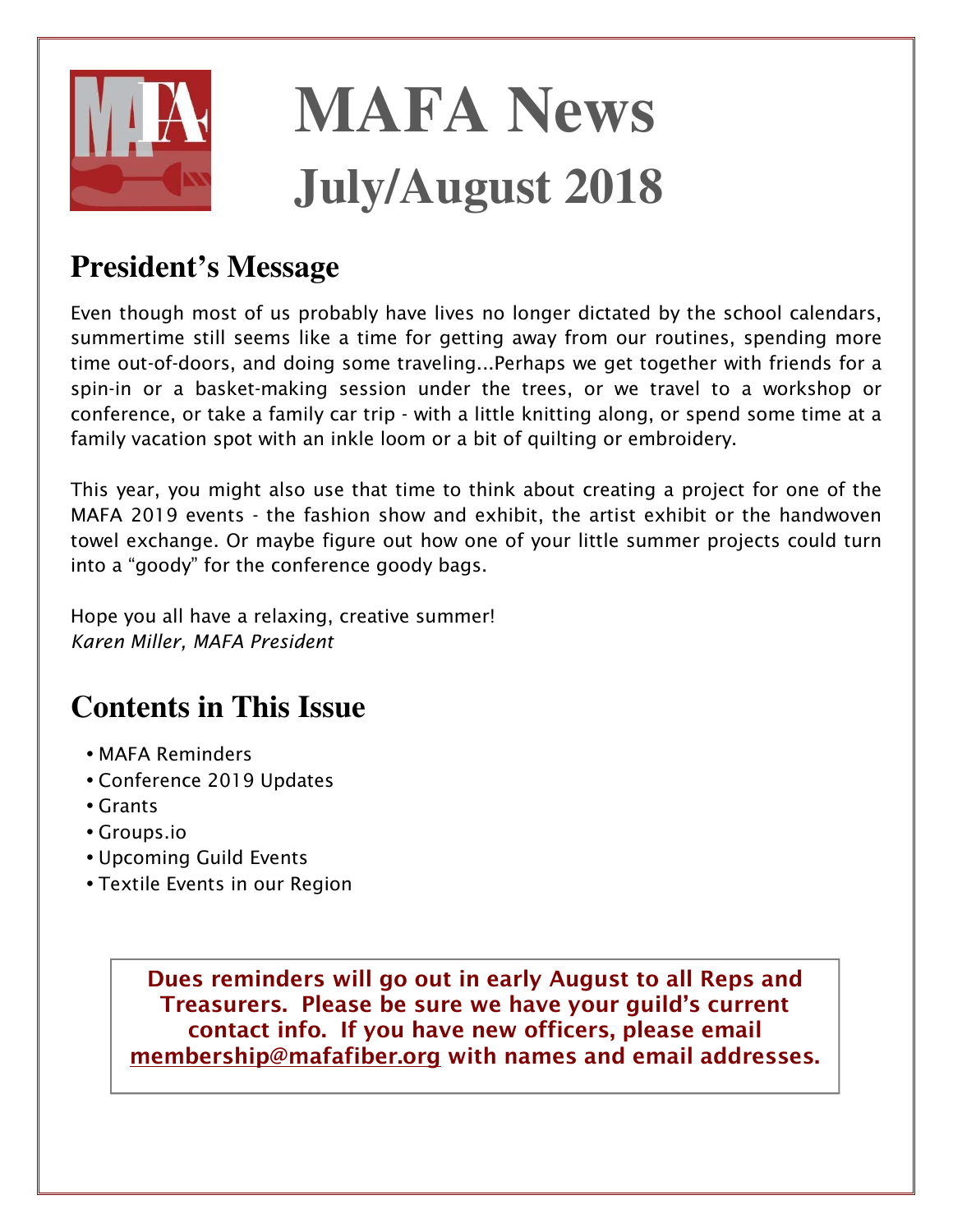## **Does your guild need a website?**

*So many new members find our guilds online these days, and members refer to websites to check on meeting times and locations. If your guild hasn't had the tech savvy to design a site, or wanted to take on the expense of web hosting, MAFA can build and host a website for you! Our newest member guild, Tavern Spinners and Weavers, has done just that.* 

*Check out their website at: https://www.tavernspinweave.org/*

*See our other member guild websites here: http://www.mafafiber.org/wordpress/mafa-guildwebsites/*

## **Conference 2019**

*The Conference will be held June 27 - 30, 2019 at Millersville University, Millersville, PA.* 

#### **Conference Volunteers Needed**

*It's not too early to think about volunteering to help with the 2019 Conference. Our entire weekend is made possible by volunteer organizers, and we need you, too. Please volunteer if you can, and pass the info about the following open positions along to your guild(s):* 

- **Door Prize Coordinator** *Solicit prizes from schools and suppliers, and conduct drawings in the vendor hall.*
- **Goody Bags Coordinator** *Collect guild items and prepare them for distribution.*
- **Instructor Book Signings** *Coordinate Friday evening book signing in the vendor hall.*

*If you are interested in working with the Conference committee, please email Theresa Hill at mafa.coordinator@gmail.com.* 

#### **Conference Workshops Selected**

*We are working hard behind the scenes to bring another memorable experience to MAFA 2019 attendees and instructors. One of the ways we are doing this is by building a new website to enhance the Conference experience. We are targeting the website's rollout by late July, so keep your eyes peeled for further announcements and keep dreaming about the classes, shows, and entertainment being offered.* 

#### **Keynote Speaker**

*The Conference Committee has selected Tom Knisely as our 2019 keynote speaker. A local favorite with both spinners and weavers alike, Tom is much adored as a teacher and mentor in the fiber arts community. Tom has made his career from his interest and love of textiles from around the world. He has been studying, collecting and teaching others about weaving and spinning for more than four decades, making him one of the most well versed weaving instructors in North America.*  In addition to teaching, Tom weaves professionally and is a frequent contributor to *Handwoven magazine. Voted Handwoven's Teacher of the Year, Tom is renowned among his students for his kindness, good humor, and "seemingly infinite knowledge on the subject of weaving. Tom is the author of three books - Weaving Rag Rugs, Weaving Baby Blankets, and Table Toppers.*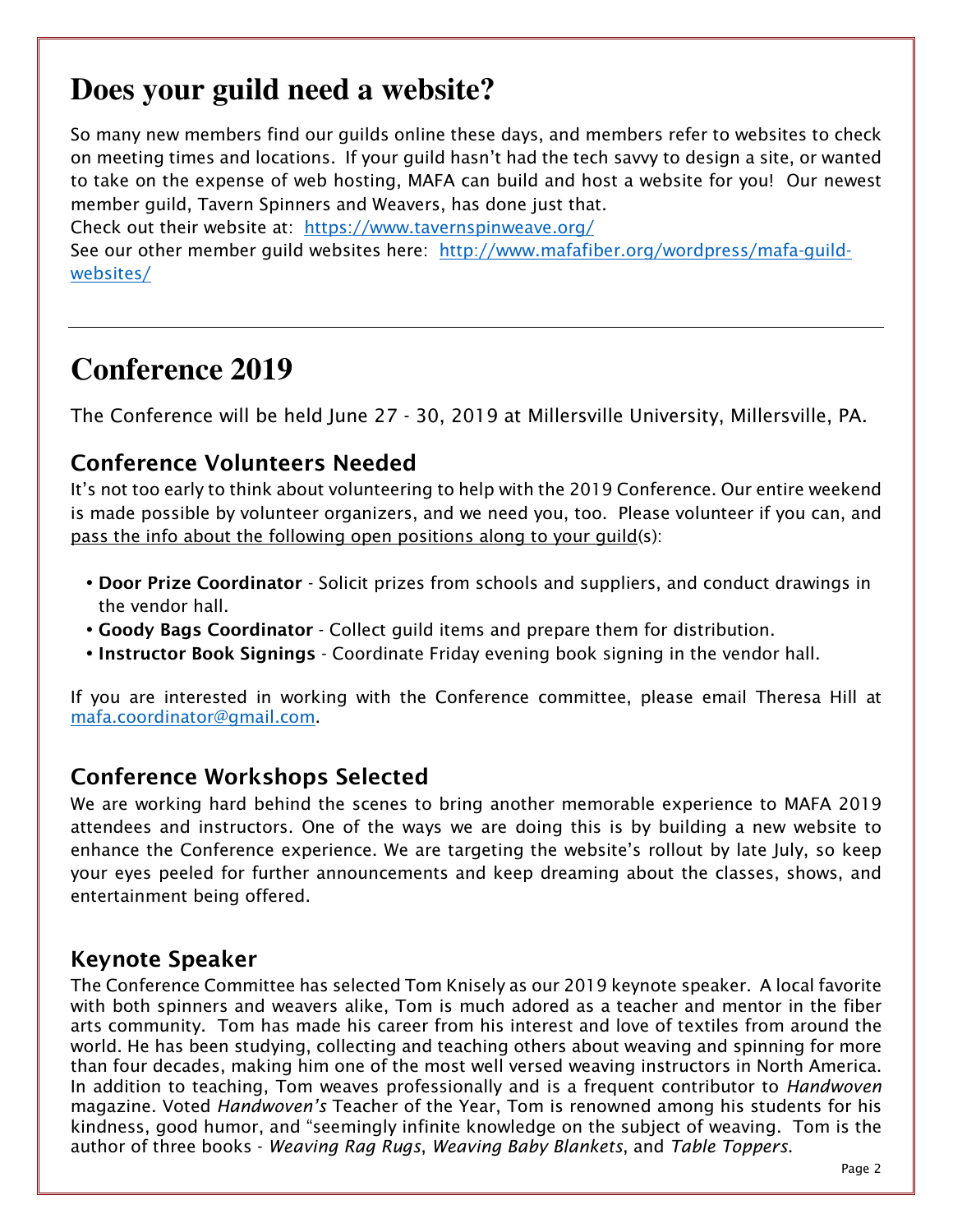#### **Fashion Show & Exhibit**

*2017 MAFA Conference participants expressed overwhelming support for continuing the Fashion Show and Exhibit in the 2019 conference. Our 2019 Spotlight on Fashion will be even better than 2017! All submissions will be shown in an exhibit during the conference. A representative selection of these will be featured in a Fashion Show the first night of the conference. We hope this opportunity will inspire you to apply your creativity and fiber arts skills in creating handmade fashion such as garments, ensembles or accessories. Any textile or fiber art technique — weaving, knitting, spinning, dyeing, felting, printing, stamping, painting, sewing, draping, stitching, tailoring and pattern making, etc. — may be used in the creation of garments. More information will be coming in the following months. It's not too early to start thinking about your Fashion Show submission!* 

#### **MAFA Kitchen Towel Exchange 2019**

Let's show off our towel making skills but having a good old-fashioned kitchen towel exchange. *Everyone who participates will go home with a new addition to brighten up their kitchen! During the conference, the towels will be on display for everyone to enjoy. At the exchange event, every participant's name will be in the "hat". When it's your turn to draw from the hat, you will receive the towel of the person whose name you pull out. More details at the conference. Guidelines:* 

- *1) one entry per participant*
- *2) width finished width between 14 and 20 inches*
- *3) length finished length between 20 and 30 inches*
- *4) colors weaver's choice*
- *5) weave structure weaver's choice (does NOT need to be an original design)*
- *6) fiber content cotton, cottolin, or linen*
- *7) hems weaver's choice (fringed, hemstitched, turned hem, etc.)*
- *8) complete a project sheet to share [an electronic as well as paper version will be available)*
- *9) label your towel with your full name and the name of your guild*
- 10) drop off your towel at the registration desk when you arrive

#### **Conference Goody Bag Items**

*There will be a call for goody bag items next year – so as you plan your 2018-19 guild programs, remember that you might want one to make little items that would make nice "goodies." You can see some examples of goodies from past years here on the MAFA 2017 conference site: www.mafaconference-2017.org/handcrafted-take-away-treasures/*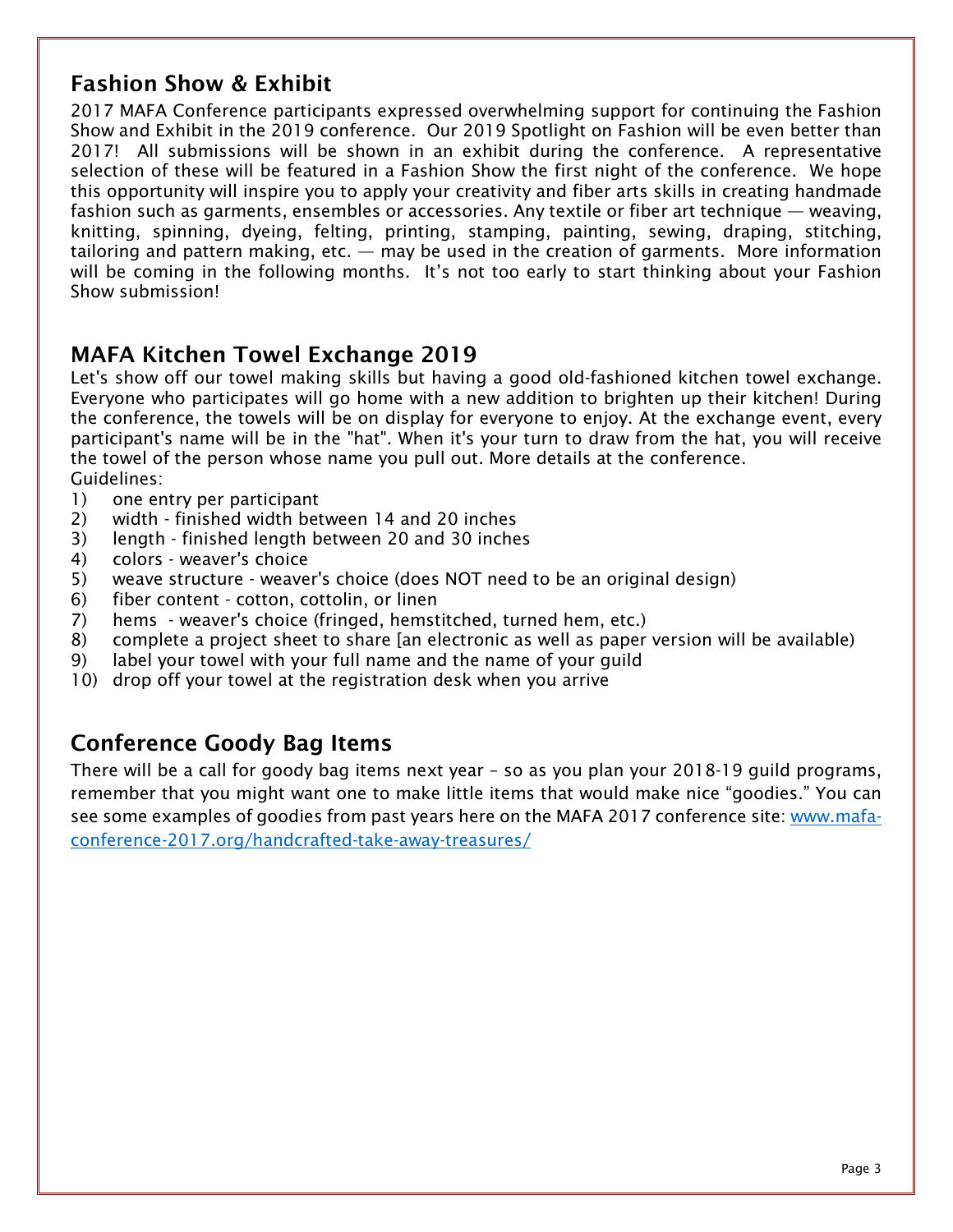## **Get Ready for Grants!**

*MAFA will accept proposals for 2019 Guild Grants beginning in September. The deadline is November 1, 2018. Grant projects must be completed during 2019. Grants typically range from \$500 to \$1,500 for projects that further MAFA's mission. Successful proposals will show a clear impact/benefit that extends beyond the sponsoring guild. For additional information, including* past grant awards and a preview of the application form, see MAFA's grants page. Please direct *questions to Mary Strouse, Grants Chair, at grantschair@mafafiber.org.* 

## **MAFA Reps Groups.io Info**

*If you haven't already joined the mafareps group, please either go to the group at https://groups.io/g/mafareps and click on "Apply for Membership in this Group", or email me for an invite at membership@mafafiber.org. All our board members and much of the Conference team are in the group, so please send us any questions or comments for discussion. We also have a Programs/Workshops database and we need your guild to start filling in info about programs, workshops, and instructors.* 

## **Upcoming Guild Events**

Let us help you publicize your guild highlights or open workshops. Send items to *secretary@mafafiber.org before August 21 for inclusion in the September/October MAFA News.* 

**Philadelphia Guild of Handweavers** *has 2 open spots in their upcoming workshop:* 

**STRING QUILTS: An 18th Century Technique***, with instructor Ruth Lazarus* 

*Saturday, July 14th, 10am to 4pm (6 hours)* 

*SKILL LEVEL: Beginner (must have basic sewing skills) to intermediate level* 

*Members \$75, non-members \$100* 

*DESCRIPTION: Create any number of quilt blocks from fabric strings, using an 18th century technique, by building a fabric strata from precut fabrics. Results can be used in any quilt size or format. Fun, no templates, random or planned. Instruction will include print outs, samples and hands on demonstrations.* 

*EQUIPMENT REQUIRED: Sewing machine in good working order, extension cord, cutting tools, ruler and cutting mat, thread. Complete list will be provided prior to class with fabric selection suggestions included. Class members are encouraged to share scraps for this project.* 



*Visit http://www.pghw.org/education/workshops/ for registration and payment info.*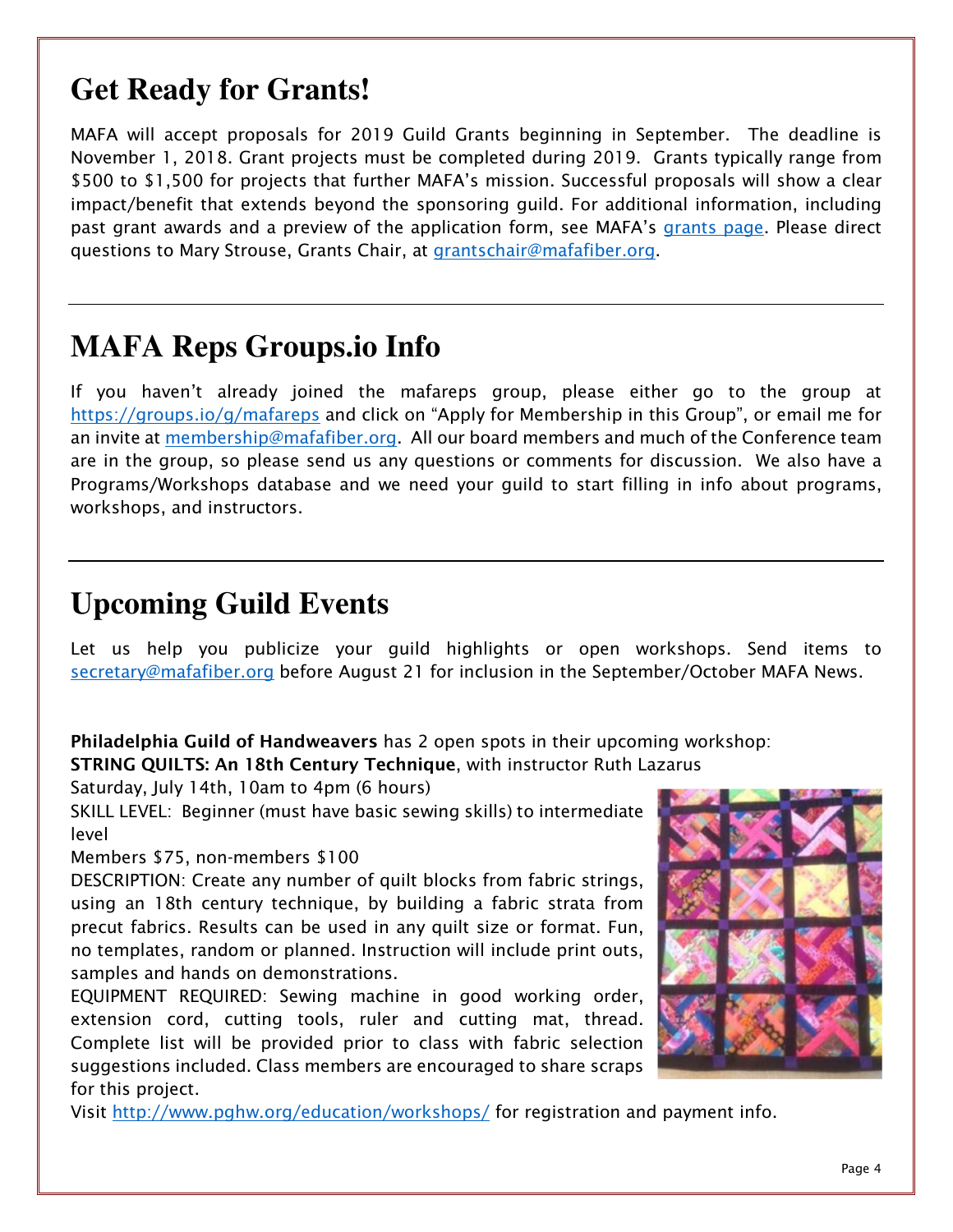**North West Spinners & Weavers***, in Meadville, PA, have two spinning demonstrations coming this year. The first is at the Crawford County Fair on August 21. The second demo is at the Highland Games in Edinborough, PA, September 6-9. http://www.edinboro.edu/events/highlandgames/*

**Buffalo Niagara Scottish Games: The Weavers Guild of Buffalo** *meets at the Buffalo Amherst Heritage Museum. Each summer they participate in live demonstrations in the open air village. They are in the Weavers house during the games, August 18 & 19. http://bnhv.org/scottish/*

**Central Pennsylvania Guild of Handweavers** *offers the Guild Advancement Program (GAP). Designed to encourage weavers of all levels of development to advance their knowledge and skills in the 5 level program. Booklet at link. http://www.centralpaweavers.com/gapprogram.html*

**Chautauqua County Weavers Guild:** *The annual guild picnic will be held July 28 at the Harmony Historical Society, Ashville, NY. There is a member sale and a clothesline show. Members demonstrate in the weaving shed for classes and at the annual Harmony Days, the last weekend in September. The shed, built to demonstrate colonial weaving and spinning, honors Irene Nagel, a founding mother of the guild (1955). http://harmonyhistoricals.wixsite.com/harmhistsoc*

**Fiber Guild of the Blue Ridge** *has an active outreach program at schools, events, and festivals. https://www.fiberguildbr.org/fairs-and-festival-demonstrations/*

## **Textile News in Our Region**

**New York Members:** *Find out about activities, festivals and guild meetings in the Hudson River Valley here: https://mailchi.mp/637b3994f258/fiber-happenings-hudson-valley-fiber-artsnetwork?e=0ac513069d*

#### **Festivals**

**2018 Lancaster Fiber Festival: A Celebration of Paper, Fabric, Yarn & Thread!** *August 16-18 at the Lancaster, PA Convention Center. http://lancasterfiberfestival.com/*

**Pennsylvania Endless Mountain Fiber Festival***, September 8-9, Harford Fair Grounds, New Milford, PA. http://www.endlessmountainsfiberfest.com*

**The Finger Lakes Fiber Festival***, in Hemlock, NY, will be September 15-16, http://gvhg.org/fiber-fest*

**14th Annual WNY Fiber Arts Festival (formerly Knox Farm)***, Saturday, September 22nd 2018. Fireman's Field, East Aurora, NY. http://wnyfiberartsfestival.org/*

**Wool and Art Festival***, last weekend in September. Washington County Fairgrounds, Greenwich, NY. http://www.adkwoolandarts.com*

**Shenandoah Valley Fiber Festival***, September 29-30, Clary County Ruritan Fairgrounds, Berryville, VA. https://www.shenandoahvalleyfiberfestival.com*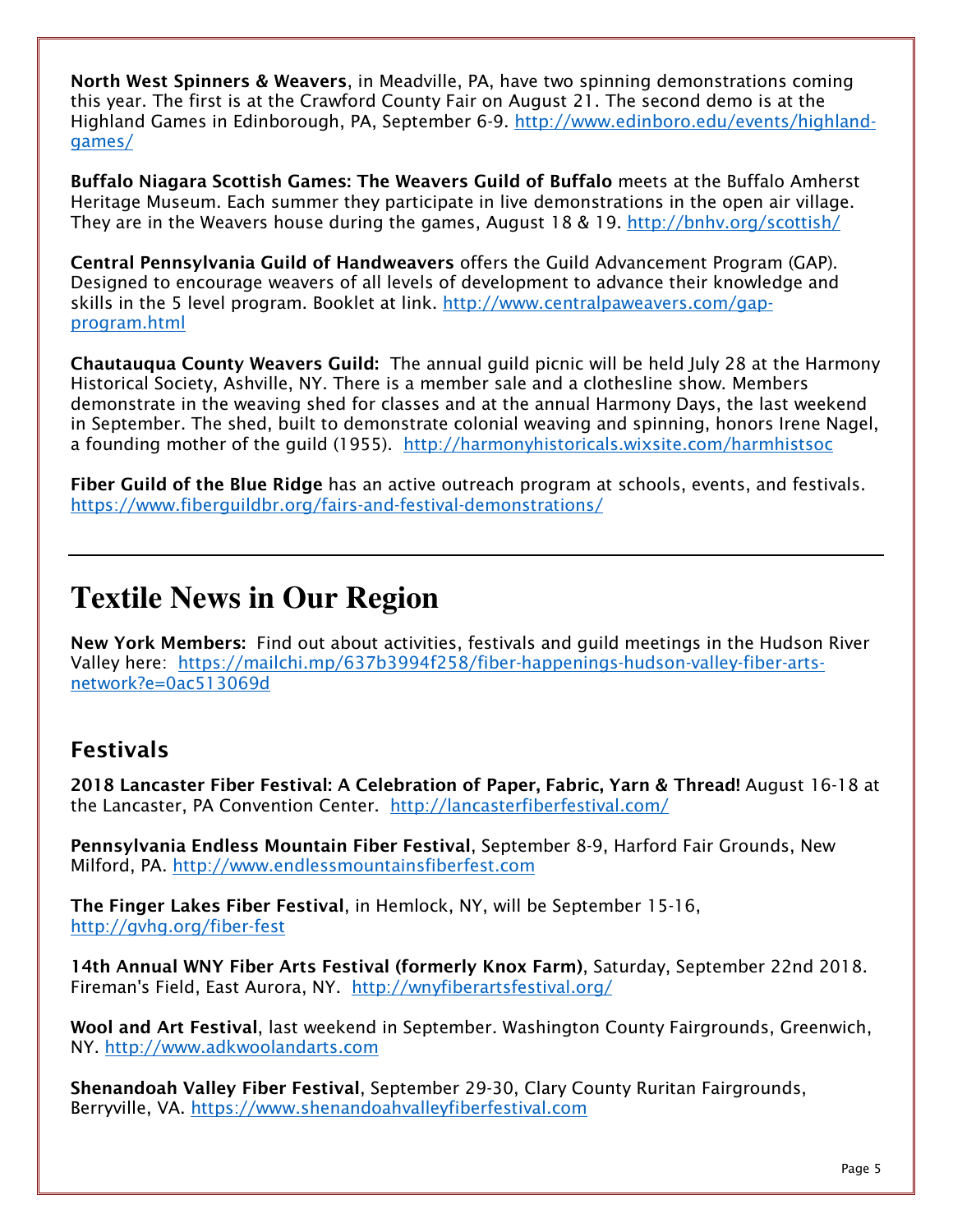**Fall Fiber Festival and Montpelier Sheep Dog Trials***, October 6- 7, across from James Madison's Montpelier, VA. http://fallfiberfestival.org*

**New York State Sheep & Wool Festival (Rhinebeck)***, October 20-21, Dutchess County Fairgrounds, Rhinebeck, NY. https://www.sheepandwool.com/*

**Southeastern Animal Fiber Fair***, October 26-28, WNC Fairgrounds, Asheville, NC. https://saffsite.org/*

#### **Exhibits**

**Fiber National** *at the Workhouse Arts Center in Lorton, VA includes works from several members of the* **Potomac Fiber Arts Guild***. The exhibit showcases the best in contemporary fiber art from around the United States. The second biennial of the exhibition will highlight exciting, innovative artwork utilizing both traditional and non-traditional techniques. The exhibit runs from June 1 - July 29. http://www.workhousearts.org/event/fibernational/*

**To Dye For: Ikats from Central Asia***, March 24 to July 29, 2018, Smithsonian Freer/Sackler Gallery, Washington, DC. http://www.freersackler.si.edu/*

**A Nomad's Art: Kilims of Anatolia,** *Opens September 1, 2018, GWU Textile Museum, Washington, DC. Woven by women to adorn tents and camel caravans, kilims are enduring records of life in Turkey's nomadic communities, as well as stunning examples of abstract art. https://museum.gwu.edu/kilims*

**Color Improvisations 2: An International Exhibition of Contemporary Quilts***, Textile Museum of Canada, Toronto, now through September 23. http://www.textilemuseum.ca/exhibitions/current-exhibitions/color-improvisations-2-aninternational-exhibition* 

**Heavenly Bodies: Fashion and the Catholic Imagination***, Metropolitan Museum of Art, NYC, runs through October 9. https://www.metmuseum.org/exhibitions/listings/2018/heavenlybodies*

**Alling Coverlet Museum***, in Palmyra NY, has a collection of simple 4H to jacquard coverlets. http://historicpalmyrany.com/alling.htm*

**Kimono! The Artistry of Itchiku Kubota***, June 10 to September 19, Munson Wilson Proctor Arts Center, Pratt College, Utica, NY. https://www.mwpai.org/view/exhibitions/current/kimono-theartistry-of-itchiku-kubota/*

#### **Ongoing Exhibits**

**Potomac Fiber Arts Gallery** *- Alexandria, VA, http://www.potomacfiberartsgallery.com/ Exhibits all forms of fiber work, including weaving, knitting, crocheting, sewing, surface design, and more, in 11 juried shows each year.* 

**Fabric Workshop and Museum** *- Philadelphia, PA, http://fabricworkshopandmuseum.org/ The museum's purpose is to stimulate experimentation among leading contemporary artists and to share the process of creating works of art with the public. They have various exhibits and a permanent collection, as well as studio facilities, equipment, and expert technicians on-site.*